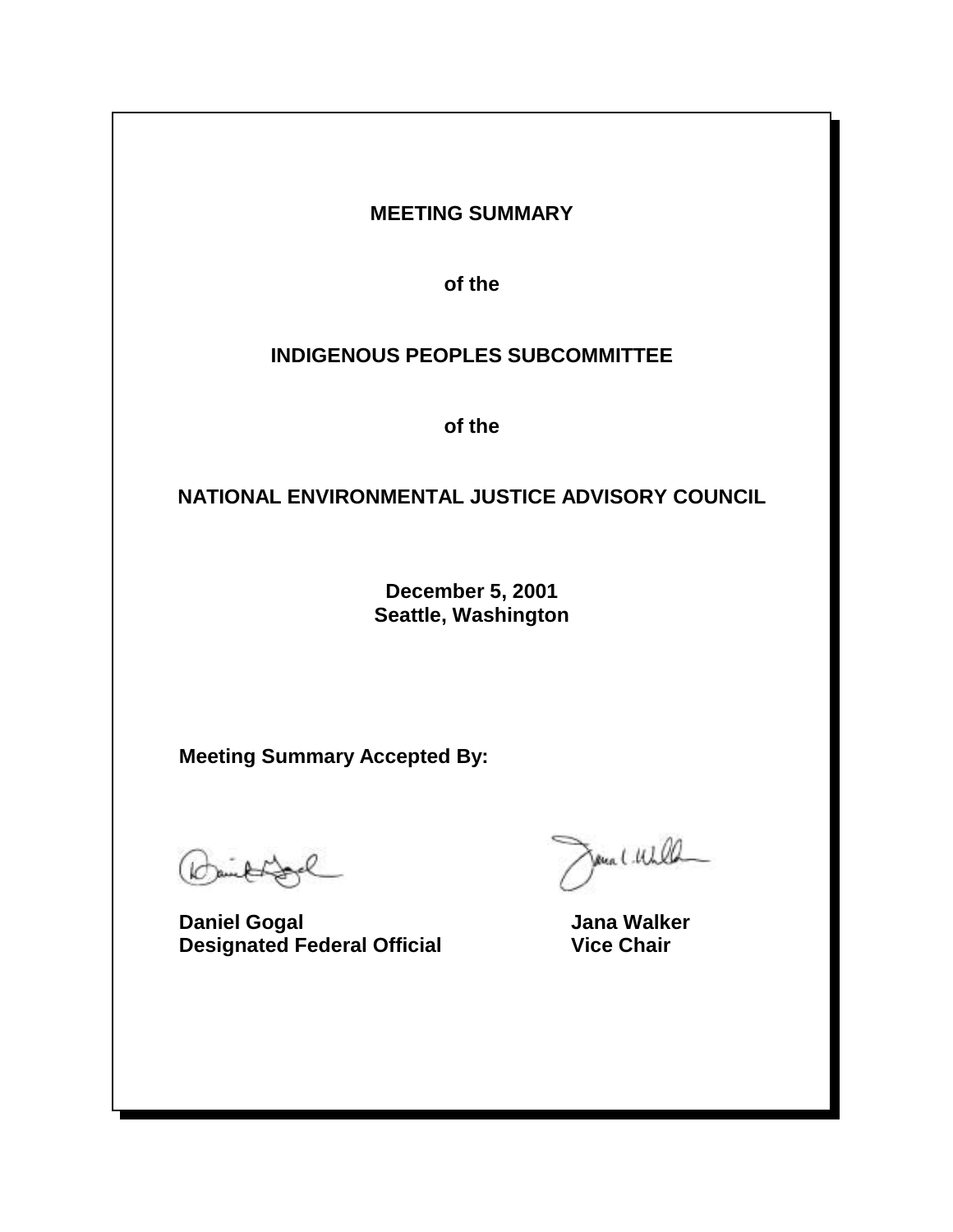#### **CHAPTER FIVE MEETING OF THE INDIGENOUS PEOPLES SUBCOMMITTEE**

#### **1.0 INTRODUCTION Exhibit 5-1**

The Indigenous Peoples Subcommittee of the National Environmental Justice Advisory Council (NEJAC) conducted a one-day meeting on Wednesday, December 5, 2000, during a four-day meeting of the NEJAC in Seattle, Washington. In the absence of Ms. Jennifer Hill-Kelly, (Oneida Environmental Health & Safety Department, Ms. Jana Walker, attorney at law, holding the position of vice chair of the subcommittee, served as acting chair during the meeting. Mr. Daniel Gogal, U.S. Environmental Protection Agency (EPA) Office of Environmental Justice (OEJ), serves as the Designated Federal Officer (DFO) for the subcommittee. Exhibit 5-1 presents a list of the members who attended the meeting and identifies the member who was unable to attend.

This chapter, which provides a summary of the deliberations of the Indigenous Peoples Subcommittee, is organized in six sections, including this Introduction. Section 2.0, Remarks, summarizes the opening remarks of the acting chair and the DFO, as well as any administrative remarks made throughout the meeting. Section 3.0, Presentations and Reports, presents an overview of each presentation and report received by the subcommittee during its meeting, as well as a summary of questions asked and comments offered by the members of the subcommittee. Section 4, Activities of the Subcommittee, summarizes the discussions of the members of the subcommittee about the activities of the subcommittee, including their discussion of the NEJAC's Pre-Meeting Discussion Draft of the Fish Consumption Report (fish consumption report) and the Indigenous Peoples Subcommittee Strategic Plan for 2001 2003. Section 5.0, Other Concerns of the Subcommittee, summarizes the members' deliberations related to four issues relevant to indigenous communities.

#### **2.0 REMARKS**

As acting chair of the Indigenous Peoples Subcommittee, Ms. Walker opened the meeting by welcoming the members present and Mr. Gogal, the DFO. Ms. Walker explained that she was serving as the acting chair of the subcommittee, replacing Ms. Hill-Kelly who was unable to attend.

Mr. Gogal stated that the participants in the meeting represented a "most diverse group of people." He added that, although the meeting was conducted for

#### **INDIGENOUS PEOPLES SUBCOMMITTEE**

**Members Who Attended the Meeting December 5, 2001** 

Ms. Jana Walker, **Vice Chair**  Mr. Daniel Gogal, **DFO** Mr. Bob Smith, **Alternate DFO** 

> Ms. Anna Frazier Ms. Coleen Poler Mr. Moses Squeochs Mr. Dean B. Suagee

**Members Who Were Unable To Attend** 

Ms. Jennifer Hill-Kelly, **Chair** Ms. Barbara Warner

the members of the Indigenous Peoples Subcommittee, the comments of observers would be welcome during the dialogue session scheduled for that afternoon.

Mr. Gogal requested that Mr. Moses Squeochs, Yakama Nation Environmental Program, Confederated Tribes and Bands of the Yakama Nation and member of the subcommittee, lead the subcommittee in an invocation "in the manner of his people." Mr. Squeochs first led the invocation in the form of a song-prayer and then interpreted the meaning of the song for those present.

In his interpretation, Mr. Squeochs stated that the song of invocation spoke of Mother Earth and the connection between the environment and every person on Earth. The song, he continued, is one way in which tribal elders teach Native peoples to always respect Mother Earth; making such an invocation appropriate for beginning a meeting of the Indigenous Peoples Subcommittee, he concluded.

During lunch, the members of the Indigenous Peoples Subcommittee watched the documentary film "In the Light of Reverence." Mr. Dean B. Suagee, Vermont Law School First Nations Environmental Law Program and member of the subcommittee, briefly introduced the film, stating that indigenous people around the world face many challenges as they work to preserve their sacred places. The need for such preservation was the motivation of filmmaker TobyMacleod, he explained,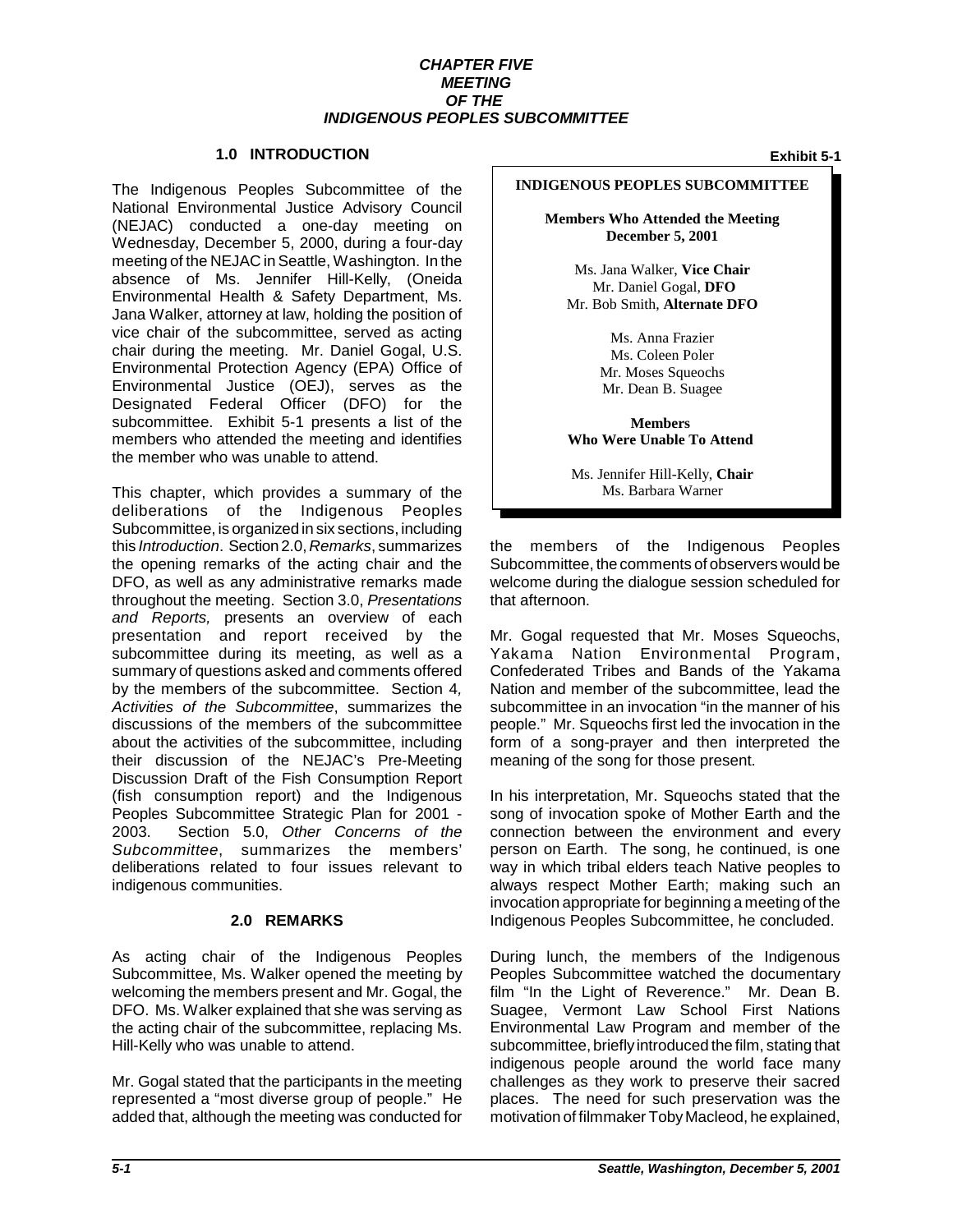adding that the film tells stories from three tribes, the Lakota, the Hopi, and the Wintu. The stories describe the struggles of the three tribes to preserve what remains of their sacred places. The film, Mr. Suagee continued, explores the relationship of American culture to nature in three places considered sacred by native peoples.

After the participants viewed the film, Ms. Walker stepped down as acting chair because she had been taken ill. Mr. Don Aragon, Wind River Environmental Quality Commission, served as acting chair for the remainder of the meeting.

## **3.0 PRESENTATIONS AND REPORTS**

This section summarizes the presentations made and reports submitted to the Indigenous Peoples Subcommittee.

#### **3.1 Klamath River Inter-Tribal Fish and Water Commission**

Mr. MervGeorge, Administrator, Klamath River Inter-Tribal Fish and Water Commission and member of the Hupa Tribe, first provided information about the history of the commission on which he serves. The commission was founded in 1995, he explained, and has focused on a number of issues related to water quality. Mr. George stated that four tribes living in northern California make up the current membership of the commission. Continuing, he explained that the tribes and the state government have developed a cooperative working relationship, and that the majority of the tribes reside on tribal reservations.

The five issues of greatest importance to the member tribes of the commission, he continued, are:

- Habitat restoration, particularly in the case of the salmon population
- Hydroelectric dams and their effects on the salmon population
- Agricultural issues related to water quality
- Economic issues and the balancing of economic needs with environmental rights
- Maintenance of tribal sovereignty

Turning to the issue of hydroelectric dams, Mr. George explained that the salmon population on which the Hupa and Yura tribes subsist can not reach pristine habitat because their paths are blocked by hydroelectric dams. Mr. George then

stressed that the Hupa and Yura tribes constantly must balance environmental and economic issues when developing standards for water quality. He stated that a "political jujitsu" forces tribes to struggle to maintain their cultural practices, while at the same time incorporating modern politics and economics into their lifestyles.

In conclusion, Mr. George presented his recommendations to the subcommittee. First, he suggested that the subcommittee urge EPA to provide resources to the tribes so that the tribes will be able to conduct studies (such as testing of tissue samples). He also recommended that the subcommittee add language to the NEJAC fish consumption report that recognizes the importance and necessity of subsistence living to indigenous peoples. "Fish are not less important than the blood that flows through our veins," he stated. He also added that he would submit formal written testimony to the subcommittee and the NEJAC by the January 31, 2002 deadline that had been established for such submittals.

Mr. Suagee expressed interest in obtaining written comments on disruptions in water flow and their effects on the lifestyles of the Hupa and Yura peoples.

#### **3.2 Presentation on Survey of Fish Consumption by Tulalip Tribes**

Ms. Gillian Mittelsteadt, environmental policyanalyst, Tulalip Tribes Natural Resource Program, and Mr. Daryl Williams, Tulalip Tribes Natural Resource Program, presented the results of a study of consumption of fish among members of the Tulalip tribe. Ms. Mittelsteadt described the statistical framework of the study, as well as the benefits it produced and lessons learned. The study took place in 1993 and 1994, she explained, and was a nonrandom survey of the two Tulalip tribes that reside in the Puget Sound area. The survey, she added, was a joint effort of EPA Region 10 and U.S. Ecology Inc., the objective of which was to quantify the rates and patterns of fish consumption of the members of the two tribes. The study analyzed the rates of consumption of both shellfish and finish and reported a median consumption rate of 58 grams per day (gpd), she explained. That rate, Ms. Mittelsteadt pointed out, is 10 times the national average that has been documented by EPA.

Ms. Mittelsteadt then stated that, although the survey served as a catalyst for follow-up studies, much remains to be accomplished. One benefit of the study, she said, was that the state of Washington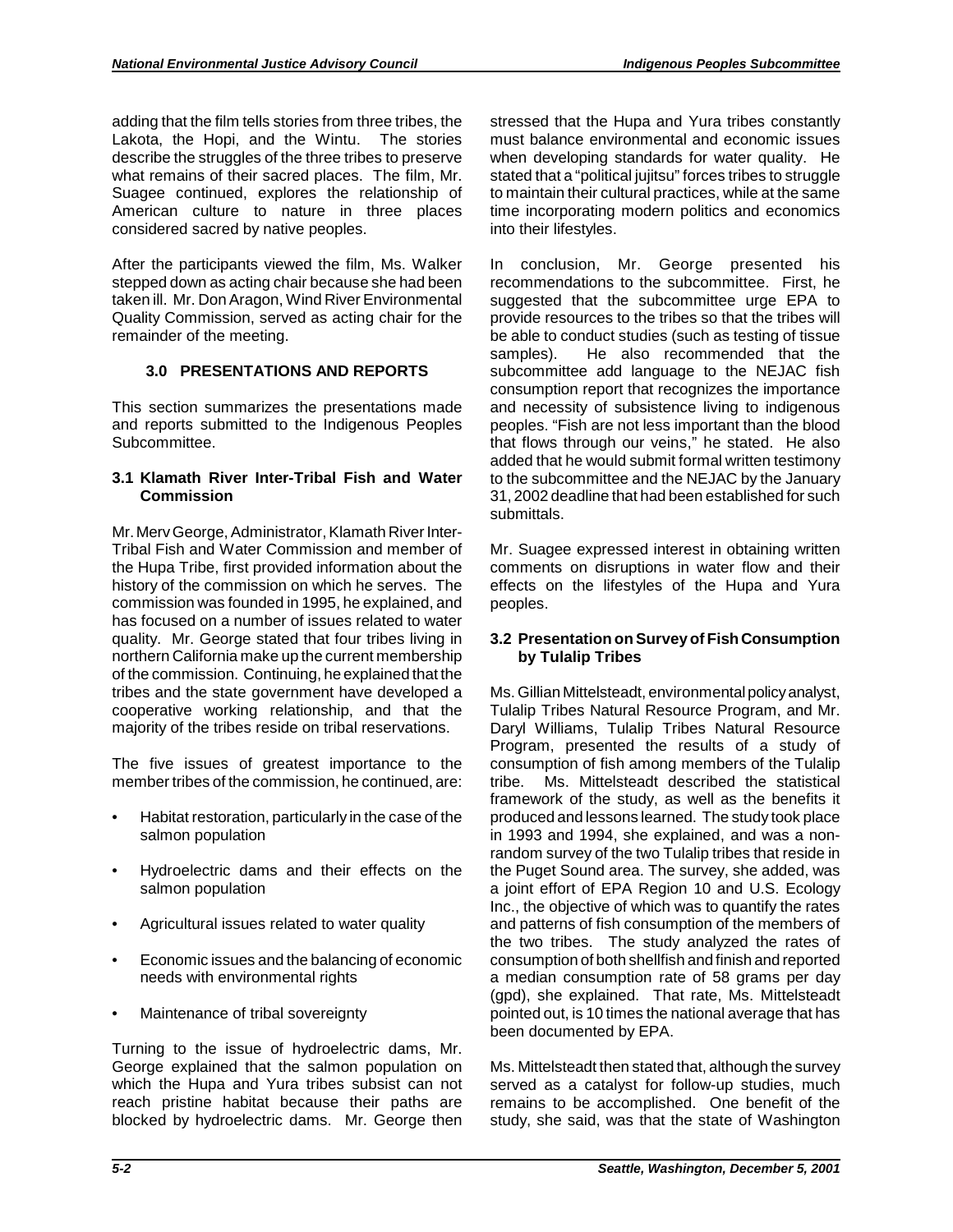now has modified its human health standard to a value higher than the median value identified through the survey. Ms. Mittelsteadt then described some lessons her team learned by conducting the survey. She stressed the importance of educating the Tulalip tribal communities about issues of environmental justice.

Mr. Williams first added a footnote to Ms. Mittelsteadt's presentation, reporting that male members of the tribes surveyed consumed more fish than the female population. He also stated that, because the Tulalip tribes do not have offreservation fishing rights, they must fish areas in which the highest levels of contamination are present. Mr. Williams then discussed problems caused by pollution credit programs and the negative effects such programs have on native tribal communities. After describing a pollution credit program designed to promote the trading of such credits, he stated that such programs provide those groups that can afford to buy pollution credits the "right to pollute." However, he continued, tribes that reside along the Puget Sound are limited in what they can discharge because they do not have the resources to purchase pollution credits. Consequently, he explained, the tribes have no impact on the other sources of pollution that affect their local fish populations.

Mr. Williams expressed concern that the NEJAC fish consumption report recommends that tribal communities alter their diets to incorporate nontraditional food sources. He explained that it is not healthy for tribal communities to do so. The Tulalip survey supported his position, he added, by identifying increased rates of cancer and diabetes among members of the two tribes who had altered their diets in response to fish advisories.

Continuing, Mr. Williams suggested additional revisions of the NEJAC fish consumption report. First, he stated that the two Tulalip tribes have adopted their own water quality standards; however, EPA had not approved those standards. However, the tribes continue to enforce the standards themselves, he added. Mr. Williams then urged that the subcommittee recommend that the NEJAC request that EPA approve the water quality standards of both tribes.

In response to the suggestions offered by Mr. Williams, Mr. Aragon stated that EPA had made some progress in recognizing tribal water quality standards. He then stated that tribal water quality standards must be as stringent as federal standards, or more so; tribes therefore encounter economic

difficulties when they attempt to enforce and maintain the standards they have implemented, he said. Mr. Squeochs asked Mr. Williams whether the two tribes had developed their water quality standards independently of one another. Mr. Williams responded that the Tulalip tribes had received funding from EPA to develop the standards together, noting again that the standards have not been approved by the Agency.

Continuing, Mr. Aragon asked Mr. Williams whether the activities of the U.S. Navy have had adverse effects on the Tulalip tribes. Mr. Williams answered that the tribes are not affected directly, noting that the Navy base located near the tribal communities actually is "a good neighbor" to those communities.

Ms. Anna Frazier, DINE' CARE, asked Mr. Williams whether the Tulalip tribes are recognized by the federal government. Mr. Williams responded that several tribes banded together to form the federally recognized Tulalip Tribes, which has 3,200 members.

#### **3.3 Mr. Tom Goldtooth, Indigenous Environmental Network**

Mr. Tom Goldtooth, Indigenous Environmental Network and former chair of the Indigenous Peoples Subcommittee, presented his recommendations for improving the NEJAC fish consumption report. He urged that the subcommittee:

- Promote outreach to tribal communities to communicate information about the responsibilities and activities of the NEJAC
- • Include in the fish consumption report the negative effects of radioactive contaminants on native habitats
- • Focus attention not on traditional risk assessment but on precautionary actions

Mr. Goldtooth then distributed packets of handouts, including "Environmental Injustice in the Great Lakes Water Quality Agreement," "Preventing Mercury Contamination for Native Peoples of the Great Lakes," and a pamphlet that provided background information about the Indigenous Environmental Network.

Mr. Goldtooth then summarized the written testimony he had read during the public comment period held on the previous evening. It is essential, he said to analyze the effects of all toxics and chemicals when applying a risk assessment model to the issues of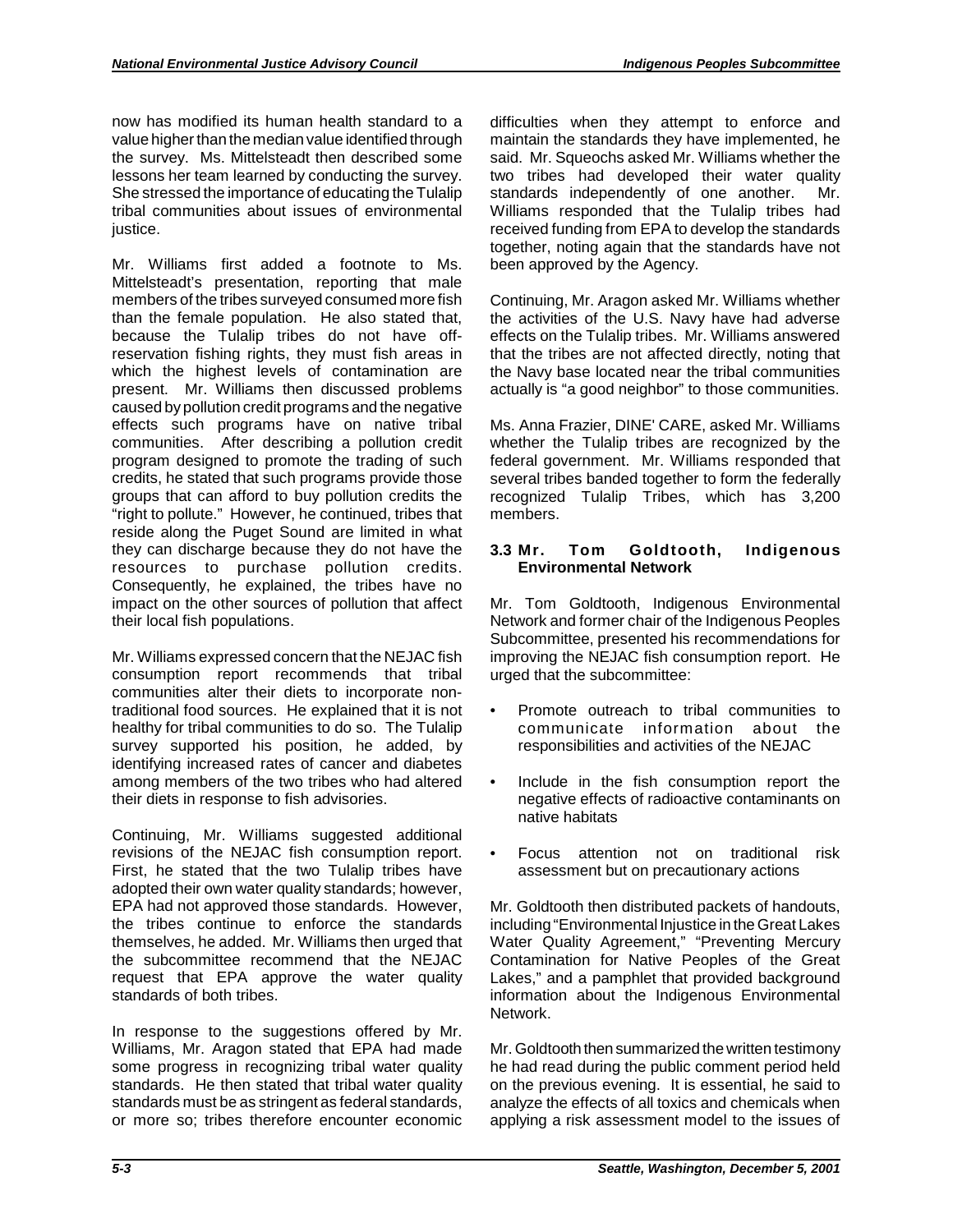environmental justice that affect indigenous people. Mr. Goldtooth also urged that the subcommittee adopt a focus on precautionary actions, rather than the traditional risk assessment approach. See Section 3.11 of Chapter Two of this report for a summary of that statement.

Mr. Goldtooth then submitted another document, "Tracking Dioxins," and summarized the principal points set forth in it. The document, said Mr. Goldtooth, describes a groundbreaking study performed by the North American Commission for Environmental Cooperation (NACEC) that linked dioxins accumulating in the new polar territory of Nunavut to source regions thousands of kilometers away. Mr. Goldtooth also stated that the scientists who conducted the study used a model to track "puffs" of dioxin-containing air pollution released at various locations in North America and deposited in eight regions in the polar territory of Nunavut.

Finally, Mr. Goldtooth suggested two objectives for the consideration of the subcommittee. First, he urged that the subcommittee develop a guide for environmental justice, noting as well that it is important to reach out to tribal leaders. Second, Mr. Goldtooth recommended that the subcommittee review the precautionary principle approach to risk assessment and recommend the NEJAC urge EPA to consider using such an approach. In conjunction with that second recommendation, he added the subcommittee should promote active outreach related to its document "Guide on Consultation and Collaboration with Indian Tribal Governments and the Public Participation of Indigenous Groups and Tribal Members in Environmental Decision Making."

Mr. Aragon then expressed agreement with the recommendations that Mr. Goldtooth had offered, citing a need for more studies that perform risk assessment, rather than needs assessment. Continuing, he stated that there is a need to analyze the long-term effects of persistent pollutants throughout the world because such contamination crosses national as well as international boundaries.

#### **3.4 Presentations by Members of the Alaskan Native Community**

Representatives of the Alaskan Native community presented their concerns and recommendations to the subcommittee.

Ms. Rosemary Ahtuangaruak, Inupiat Community of Arctic Slope and native of the Village of Nuiqsut, Alaska, expressed her concerns about and recommendations for improving the representation of Alaskan Natives on the Indigenous Peoples Subcommittee. She also urged that, in the NEJAC fish consumption report, the subcommittee address Alaskan tribal land, such as Prudhoe Bay, where residents rely on fishing and whaling for subsistence. See sections 2.4 and 3.9 of Chapter Two of this report for a summary of her comments during the public comment period.

After Ms. Ahtuangaruak's presentation, Ms. June Martin, Alaska Community Action on Toxics, presented a story about a health aide in her village who had spoken out on behalf of the tribal community and had been awarded a grant from the National Institute for Environmental Health Sciences (NIEHS) to support a survey of the health problems of members of the tribe. Ms. Martin then discussed the failure of the U.S. Army Corps of Engineers (USACE) to take action to clean up the military facility located near her village. She urged that the subcommittee assist Alaskan Native communities to hold the federal government accountable for contamination left by military actions. See section 3.20 of Chapter Two of this report for a summary of her comments during the public comment period.

Ms. Pam Miller, Alaska Community Action on Toxics, expressed her concern about the health of Alaskan Native tribal communities residing on or near abandoned U.S. Department of Defense (DoD) sites. She reported that there are five military Superfund sites and approximately 700 formerly used defense sites (FUDS) in Alaska. She added that many of the sites are contaminated with polychlorinated biphenyls (PCB) and dioxins, in addition to solvents, fuels, radioactive waste, and chemical munitions. Historically, continued Ms. Miller, DoD has preferred remedies such as institutional controls, landfills, and natural attenuation, which, she declared, are not adequate to protect the health of the Alaskan Native people. The native people who reside near the DoD sites are deeply concerned about health problems that could be linked to chemical exposures, including cancer, diabetes, miscarriages, and low birth weight in babies, she said.

Ms. Miller insisted that federal agencies, especially EPA, must hold DoD accountable for the cleanup of hazardous waste sites in Alaska, including FUDS. Additional sites merit inclusion on the National Priorities List, she added. She then discussed tribal concerns about persistent organic pollutants (POP), such as dichlorodiphenyltrichloroethane (DDT), toxaphene, mirex, and lindane, which originate thousands of miles south of Alaska, travel northward, and accumulate over northern Alaska. Contaminants from the long-range transport of POPs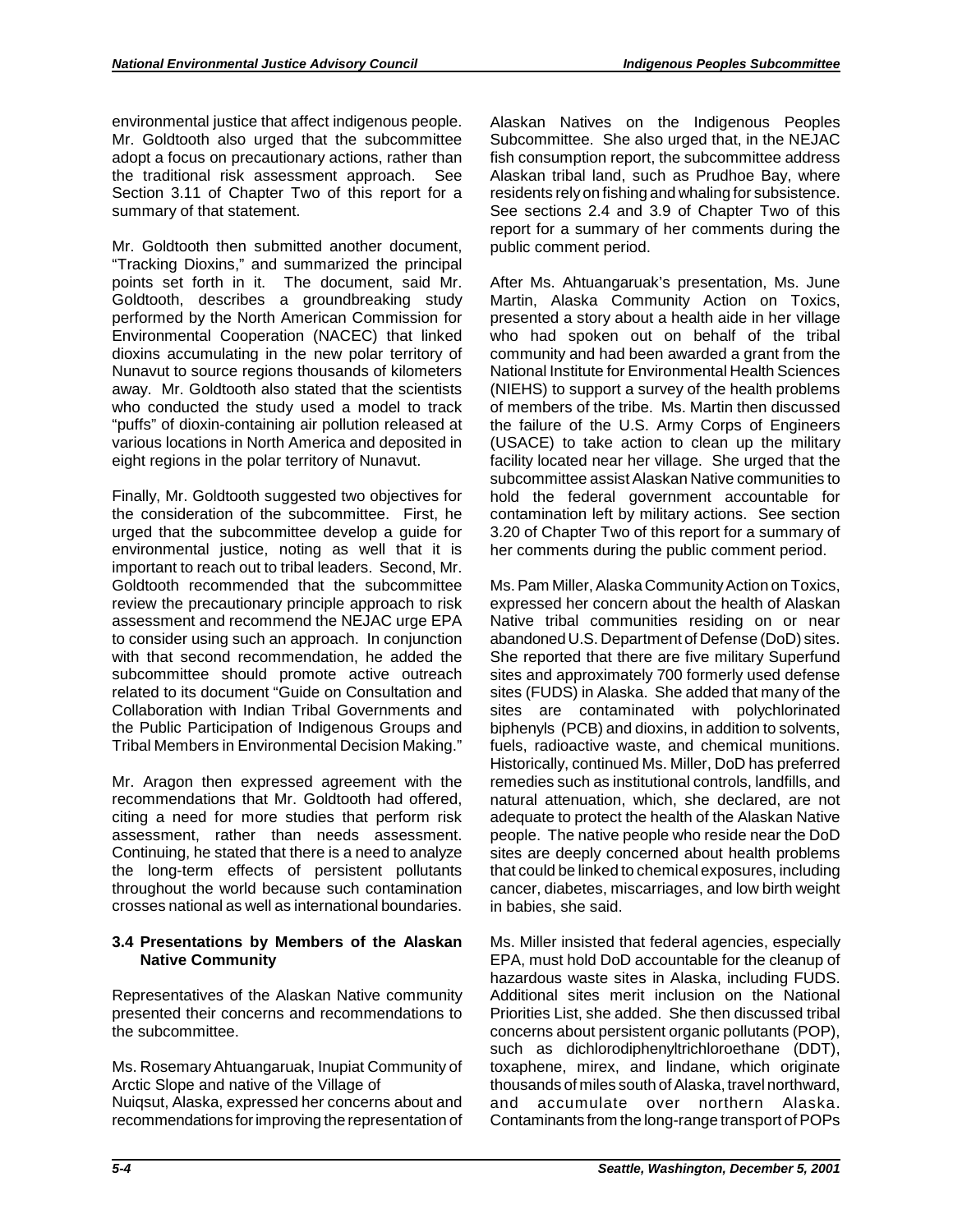and military sites in Alaska pose a serious threat to the health of people who rely on traditional diets of fish and marine mammals, she stated.

In addition, Ms. Miller reported that the method of risk assessment EPA uses fails to consider major pathways of exposure, including pharmaceutical uses, residues in food from previous uses of lindane, breast milk, and residues in water. Ms. Miller stated that the signing in May 2001 of the international treaty on POPs, known as the Stockholm Convention, was an important first step toward the long-term protection of the health of all people. Ms. Miller requested that the subcommittee and the NEJAC take a leadership role in advising the United States Senate to ratify the Stockholm Convention.

## **3.5 Dr. Roseanne Lorenzana, EPA Region 10**

Dr. Roseanne Lorenzana, EPA Region 10, presented a list of five specific recommendations to be made to EPA, which she suggested the subcommittee consider: (1) studyand document the tribal health effects on tribes of mixtures of contaminants in fish and shellfish; (2) develop cumulative risk guidelines that are appropriate to the needs of tribes; (3) complete EPA's assessment of non-cancer health effects of PCBs and characterize the health risks posed by methyl mercury at exposure levels higher than the EPA references dose (RfD); (4) allow informed decision-making about contaminants in fish and shellfish in the categories of comparative dietary risk, benefits data, and peer review comments; and (5) use understandable language in discussions of mixtures and cumulative risk. Dr. Lorenzana, who serves as science liaison between EPA Region 10 and the EPA Office of Research and Development (ORD), also recommended that the Indigenous Peoples Subcommittee provide enhanced support for meaningful participation in EPA's Tribal Science Council.

Dr. Lorenzana also presented the report "Comparative Dietary Risks: Balancing the Risks and Benefits of Fish Consumption," for which a risk assessment model was used to define the conditions under which consumption of fish is a healthy choice. She urged the subcommittee to advise EPA to work with tribes to develop cumulative risk guidelines that are appropriate to the needs of the tribes. In conclusion, Dr. Lorenzana recommended that the subcommittee advise EPA to specifically identify adequate and ongoing research funds to address tribal issues related to subsistence, including risk to children, and provide an annual report on the agency's efforts.

#### **3.6 Presentations by Other Tribal Representatives**

After the presentations by those individuals who had been scheduled to appear, the floor was opened to presentations by members of the audience.

Ms. Cheryl Steele, Elem Indian Colony, stated that fish advisories do not sufficiently address issues related to the consumption of fish. She urged that EPA provide more guidance to indigenous peoples and that EPA work with the people to eliminate sources of contamination, especially contamination from mercury mine tailings. See section 3.17 of Chapter Two of this report for a summary of her comments during the public comment period.

Mr. Kevin McKernan, Yurok Tribe, offered specific recommendations for improving the NEJAC fish consumption report. He suggested that EPA acknowledge those tribes that have adopted their own water quality standards. Specifically, he said, the report should be expanded to include discussion of: (1) the number of tribes that had developed their own water quality standards; (2) how many tribes have standards that are pending approval; and (3) why so few tribes have done so. In addition, Mr. McKernan recommended that Chapter 4 of that report include a discussion of the resources available to tribes for use in establishing approved water quality standards.

Mr. McKernan added that the use of core standards might direct resources away from tribes that have their own water quality standards. He suggested the subcommittee add the following text to chapters 2 and 4 of the fish consumption report:

"NEJAC strongly urges the EPA administrator to make tribal water quality standards a priority. This recommendation is consistent with and embraces EPA's Indian Policy."

Mr. McKernan also stated that EPA, by limiting the amounts of fish that the tribal members may consume, the agency is reducing the rate of consumption and having a direct suppression effect on the diets and subsequently the subsistent lifestyles of tribal communities. Mr. McKernan urged that the subcommittee add to Chapter 4 of the report text that describes the issues related to the effect of suppression and discusses the effects related to statutory limitations. Finally, Mr. McKernan emphasized the importance of addressing the quality and quantity of fish when conducting scientific surveys because the quality of the fish, he pointed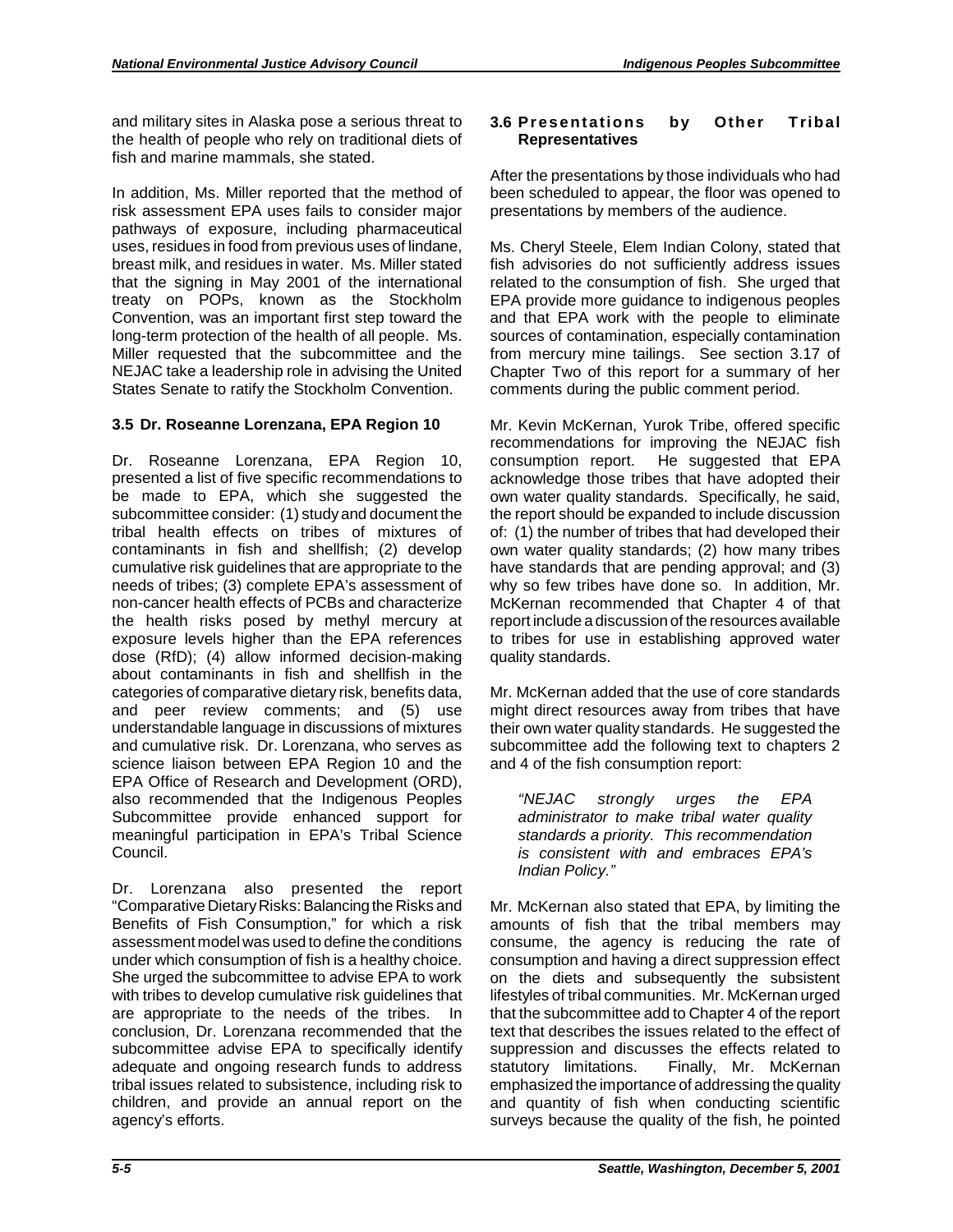out, has direct implications for tribal consumption rates. EPA also should address quantity and quality of fish in the review of permits and National Environmental PolicyAct documents that assess fish populations for contamination from non-point sources.

After Mr. McKernan's presentation, Mr. Bill Doyle, Sierra Club, discussed the adverse effect the dams along the lower Snake River in southeastern Washington are having on the salmon populations. Mr. Doyle stated that several dams along the river are not in compliance with federal clean water standards; the conditions such dams cause are fatal to salmon populations. USACE is responsible for the cleanup of many of the sites and bringing them into compliance, he added, but no action had yet been taken, he pointed out. Mr. Doyle stated that the situation is another example of a federal agency that is out of compliance and that has a negative effect on the tribes in the Columbia River basin area.

Ms. Augusta Rozema, Swinomish Tribe, stated that the subcommittee and the NEJAC must "spread the word" about future meetings of the NEJAC. She also offered specific comments to the NEJAC fish consumption report and encouraged the subcommittee to make specific changes in the language of the report that, she suggested, would clarify the definition of the word "fish" to include both fin- and shell fish. Ms. Rozema urged the subcommittee to use numbers from the 2000 census in Chapter 4, rather than the 1990 census numbers that the report currently contains.

# **4.0 ACTIVITIES OF THE SUBCOMMITTEE**

This section discusses the activities of the subcommittee, which included discussion of the NEJAC's Pre-Meeting Discussion Draft of the Fish Consumption Report and the Indigenous Peoples Subcommittee Strategic Plan for 2001 - 2003.

#### **4.1 Discussion of the Pre-Meeting Discussion Draft Fish Consumption Report**

Ms. Coleen Poler, Mole Lake Sokoagon Defense Committee, began the discussion by providing an overview of the of the draft fish consumption report. Ms. Poler highlighted several recommendations made by the NEJAC during the first two days of Executive Council sessions, specifically the recommendations that more emphasis be placed on prevention, enforcement, and protection and that the NEJAC as well as its subcommittees, promote more participation on the part of the EPA regional offices. Ms. Poler added other recommendations, such as

adding bioaccumulation to the risk assessment portion of the report and ensuring that every indigenous community is represented equally in the report. Exhibit 5-2 summarizes the recommendations of the subcommittee for revising the NEJAC draft fish consumption report.

Ms. Walker added two more recommendations that had been addressed by the NEJAC to be referred to EPA for consideration. The NEJAC, she said, had recommended that the draft fish consumption report include discussion of the suppression and peak effects on members of indigenous communities. She explained that peak effects occur when tribes suffer more severe effects than other populations from contaminated water because they consume peak amounts of fish during short periods of time, rather than an average amount of fish consistently throughout the year. The fish consumption work group will address all the recommendations made by the NEJAC, as well as the information provided during the public comment period, she added.

Continuing, Ms. Walker stated that the way subsistence activities are viewed and how they should be valued need to be addressed adequately in the fish consumption report. She asked that the subcommittee add more insight into those issues and submit recommendations to the NEJAC. Particularly in Chapter 4, she said, the concept of subsistence living should be examined more thoroughly, she explained.

Ms. Poler then stated that the text in the draft fish consumption report also should include all indigenous people around the world, including Alaskan, Hawaiian, and Caribbean natives, as well as low-income people and people of color. Ms. Poler expressed concern about the time scale over which such changes will take place. She stated that, because she comes from a grassroots background, she is not content to wait for action to take place. She stated that she rather would see concrete modifications of the document. She urged that the subcommittee continue to search for a mechanism that would increase local involvement and provide recommendations to the NEJAC.

Ms. Ahtuangaruak then recommended that the issues related to Alaskan tribal land, such as the Village of Oltiklik near Prudhoe Bay where the people subsist on fishing and whaling, be incorporated into Chapter 4 of the fish consumption report. Ms. Martin expanded on Ms. Ahtuangaruak's point by recommending that the text of the chapter discuss the role of non-profit organizations and clarify that all Alaskan Native peoples do not reside on reservations. Therefore, she said, it is not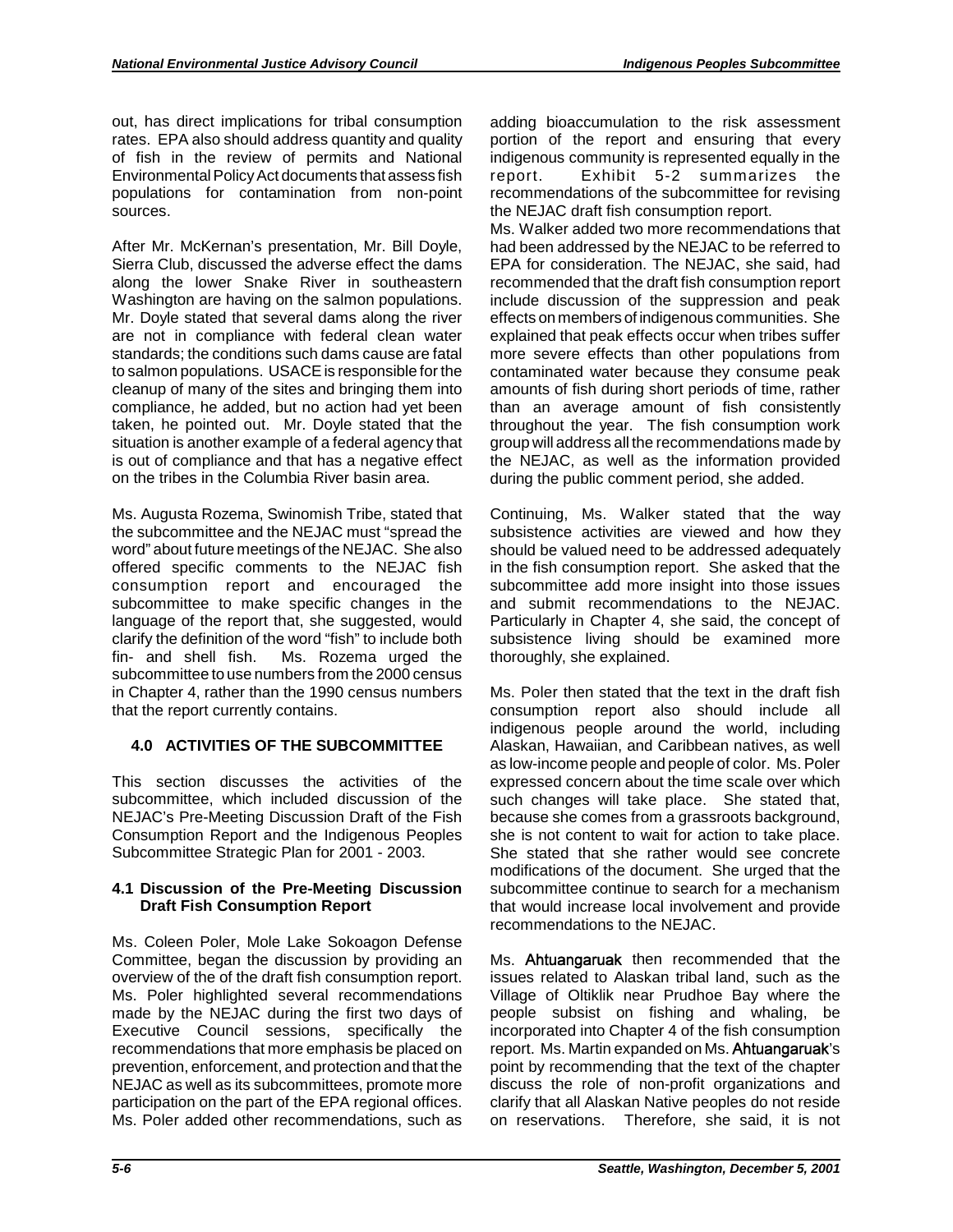relevant to distinguish between "on- and off-" reservation. Ms. Ahtuangaruak then stated that EPA should consult with the tribes at an early stage, rather than after contamination has become a problem. She added that, although there is a recommendation for tribal consultation in the report, there must be stronger language in the report that supports enforcement of that recommendation.

Mr. Enoch Shiedt, Subsistence Coordinator, Maniilaq Association, explained that the native people of Alaska are nomadic and therefore move to locations at which food is available. Consequently, he continued, there are few boundaries between tribes when there is no concept of "on- and off-" reservation.

Mr. Francis Chin, environmental justice coordinator, Maniilaq Association, then emphasized the importance of a subsistence lifestyle to Alaskan Native communities. In the opinion of an Alaskan Native, he pointed out, fishing is not just a method of obtaining food, but is rather a spiritual experience. Continuing, Mr. Chin stated that, in the Indian community, the unemployment rate is 90 to 95 percent. Therefore, he said, a subsistence lifestyle is essential for survival and cannot be compromised.

Concluding the discussion, Mr. Art C. Ivanoff, Native Village of Unalakleet, expressed his concern about the effects of climate change on the health of Alaskan natives. He requested that the fish consumption report include climate change as a factor that affects the quality of fish. Climate change has depleted the running stock of salmon, he said, adding that the migration patterns of salmon and other animals used for food have not been sufficiently studied.

Ms. Poler also suggested that a list of points of contact for Alaskan Native organizations, as well as grassroots organizations, be included in Appendix A to the fish consumption report.

## **4.2 Discussion of the Indigenous Peoples Subcommittee Strategic Plan**

The members of the subcommittee reviewed the seven objectives outlined in the subcommittee's strategic plan for 2001 through 2003. Mr. Suagee reviewed the objectives and provided insight on several necessary changes. Objective one, Mr. Suagee stated, has been completed for the most part, and objective two will be completed in the coming year when the next NEJAC meeting takes place. He added that the subcommittee was meeting its schedule for completing the next five

objectives, with minor modifications to be made. Specifically, he stated that Mr. Goldtooth's recommendations should be made available to the members of the subcommittee and added to the text of objective five. Mr. Suagee also stated that the subcommittee must give more attention to objective seven and that the subcommittee must work on institutionalizing its role as an advisory body to EPA.

Ms. Poler then offered her recommendations for changing the strategic plan. She first reminded the members of the subcommittee that the needs of Alaskan Native people must be considered an objective of the subcommittee in the upcoming year.

Concluding the discussion, Mr. Aragon recommended that the subcommittee add another objective to the strategic plan that would address his concern that the Indian community is "getting too fragmented." The objective, he stated, would be to advise EPA to provide funds to the Office of Environmental Information (OEI) to support a network through which tribes could share data.

## **5.0 OTHER CONCERNS OF THE SUBCOMMITTEE**

This section summarizes the members' deliberations related to four issues relevant to indigenous communities: the precautionary principle, regulatory enforcement, the representation of Alaskan Natives on the subcommittee, and tribal sovereignty.

# **5.1 Precautionary Principle**

Mr. Squeochs expressed his interest in learning more about the precautionary principle discussed by Mr. Goldtooth during the public comment period. Mr. Squeochs stated that he would like the subcommittee to obtain more information from Mr. Goldtooth and present any recommendations about the principle to the NEJAC. In response, Mr. Suagee stated that the precautionary principle is a basic idea in the study of ecology; "if there is not enough information, don't upset the system," he said. If EPA errs, he continued, the Agency should err on the side of protection. The precautionary method of risk assessment embodies such an approach, he pointed out.

# **5.2 Regulatory Enforcement**

Ms. Frazier expressed her concern about the enforcement of EPA regulations. It seems, she said, that the only way for a grassroots organization to be heard is through a lawsuit, adding that the politics involved might block progress in many situations.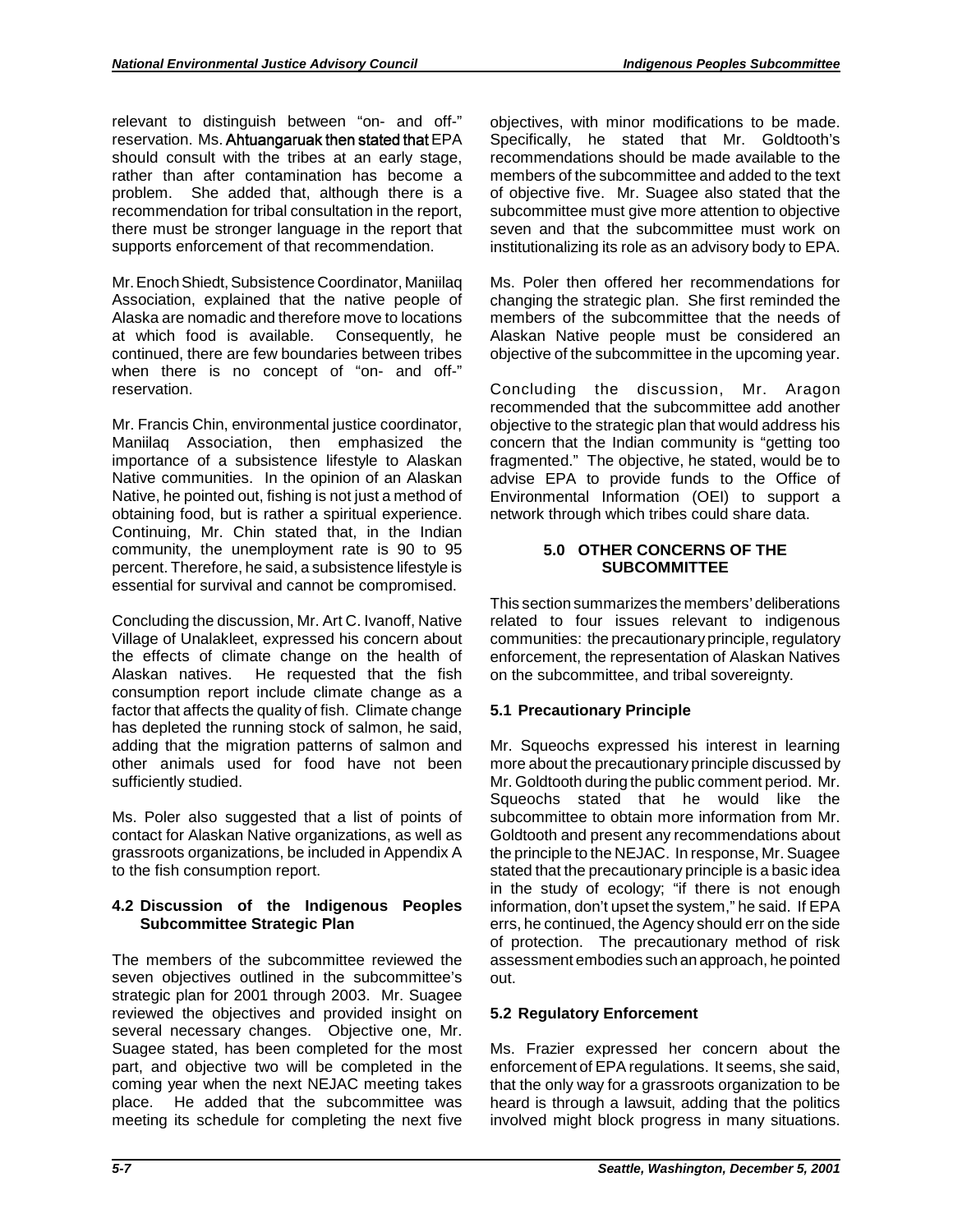Ms. Frazier then expressed her concern that, although the purpose of the Indigenous Peoples Subcommittee is to advise the EPA, she is frustrated at the lack of action taking place and believes that the subcommittee should help "put more teeth" into its recommendations and provide more support to organizations at the grassroots level.

Mr. Aragon then commented on the public comment period that took place on the previous evening; he asked to hear more from Alaskan Native communities in the future. He added that he had been troubled to hear that, in some cases, federal agencies are the perpetrators that contaminate the water on which such communities depend for subsistence. The fish consumption work group, he said, should analyze the actions of federal agencies in the local area and address issues related to their presence, such as leaking underground storage tanks and lead paint, he stated. Mr. Aragon then stated his concern about contamination left behind by military activities in northern Alaska and expressed his desire that affected communities in Alaska develop remedies for such problems, or be provided the opportunity to identify such remedies.

#### **5.3 Representation of Alaskan Native Peoples on the Indigenous Peoples Subcommittee**

In response to the concern expressed by representatives of Alaskan Native peoples that such peoples are not represented on the Indigenous Peoples Subcommittee, Mr. Squeochs stated that such an individual had held a seat on the subcommittee and that the subcommittee currently was searching for new representation of Alaskan Native communities. Mr. Squeochs added that tribes should be included regularly in the deliberative process and that the subcommittee should change its role from that of "consultation" to that of "collaboration," a role that would include deliberative dialogue and improvement of communication between the NEJAC and indigenous communities.

# **5.4 Tribal Sovereignty**

Mr. Aragon stated that the government must clarify the distinction between on-and off-reservation fishing rights and must determine to what degree tribes have authority over individuals who are not members of the tribe but who live on the reservation. Mr. Suagee cited Atkinson v Shirley and Nevada v Hicks, two Supreme Court cases decided in Mayand June 2001 that had resulted in rulings in which Indian tribes asserted their inherent sovereignty. In both cases, he explained, the Supreme Court had applied the "general proposition" that the Court had

announced in 1981 in Montana v United States – that "the inherent sovereign powers of an Indian tribe do not extend to the activities of nonmembers of the tribe." The Court's decision in Montana has been criticized heavily because it marked a profound departure from the established principles of federal Indian law. In fact, said Mr. Suagee, the Court had to acknowledge that there were a number of cases upholding inherent tribal sovereignty over non-Indians, and so the Court said that there are two exceptions to the "general proposition:"

- • "A tribe may regulate, through taxation, licensing . . . the activities of nonmembers who enter into consensual relationships with the tribe,"
- • "A tribe may also retain inherent power to exercise civil authority over conduct of non-Indians on fee lands within its reservation when that conduct threatens . . . the political integrity, the economic security, or the health or welfare of the tribe."

Mr. Suagee stated that in the two cases decided in May and June 2001, the Supreme Court has once again changed the rules and has made it that much harder for tribal governments to regulate the activities of nonmembers residing on the reservation.